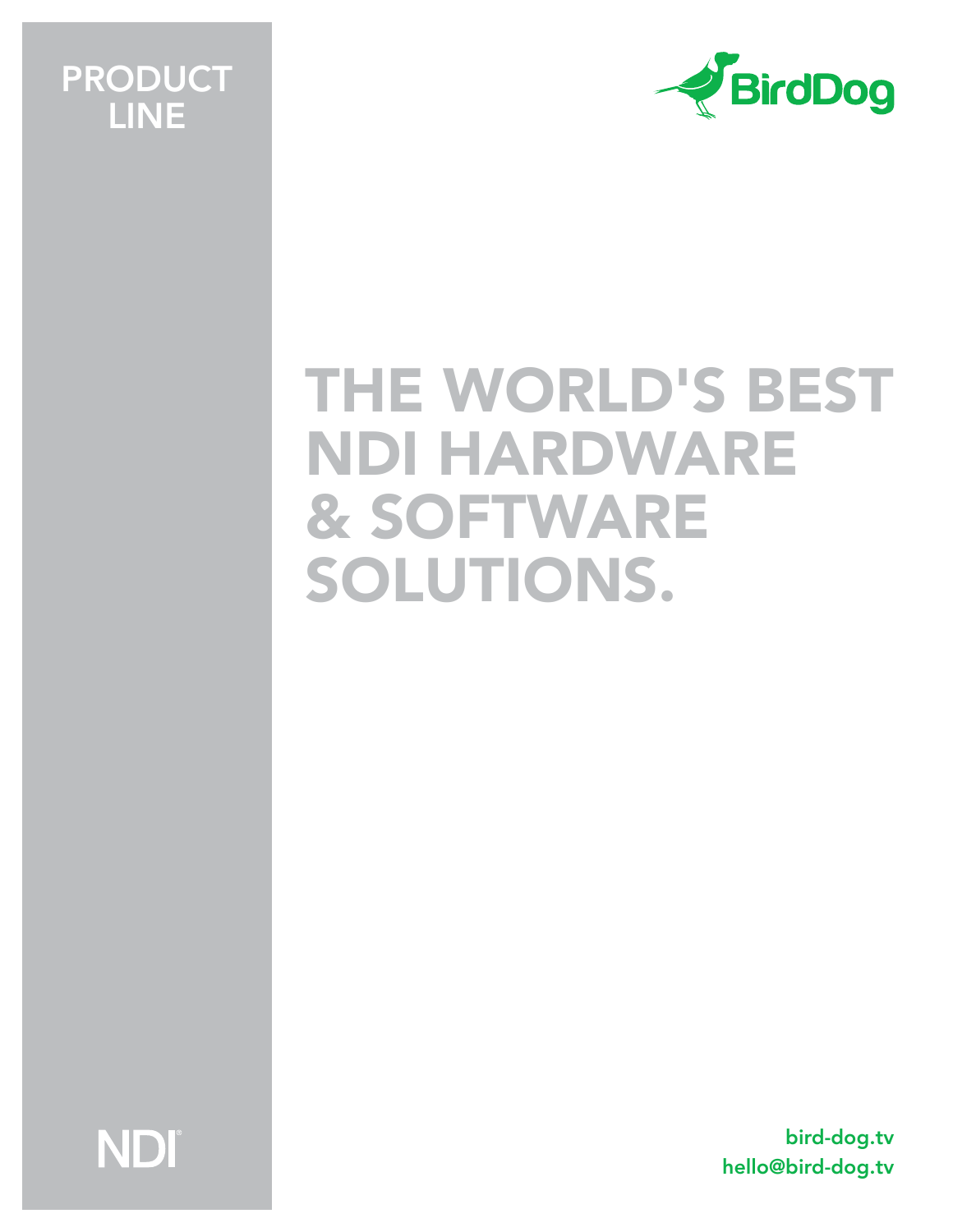













#### **HARDWARE** SOLUTIONS.

# P4K | Hello Sony 1" Sensor. Meet NDI<sup>®</sup>.

P4K is the real deal. A huge 1" Sony Exmor R CMOS back lit Sensor and 14.4 million effective pixels enable P4K to deliver stunning pictures in 4K resolutions with Full Bandwidth NDI®. Excellent light sensitivity makes P4K perfect for all broadcast applications, sports, remote studios, newsrooms, house of worship and any shoot where quality matters. Black and White options available.

# EYES P400 | 4K NDI® with professional level colour control.

NDI® in 4K resolution with chroma subsampling in your choice of 4:2:0 or 4:2:2. BirdDog's custom NDI® silicon chip, a 4K Sony CMOS Backlit sensor, and a true Sony Image Module • Professional-level colour tools: Colour Matrix control, Black level, Gamma including 512 pre-set. Black and White options available.

# EYES P100 | Your entry into the world of NDI®.

Full NDI® • Super low latency • BirdDog Comms compatible NDI®, SDI, HDMI, & USB • 10x Optical zoom, 1080p60 • PoE Black and White options available.

# EYES P200 | NDI® has never looked so good.

Sony CMOS Backlit Sensor • Sony Image Module – super fast focus hunting, super fast mechanics, awesome quality • 30x optical zoom • BirdDog Comms compatible Super low latency • Triple output – NDI®, SDI, and HDMI all live at the same time PoE • Black and white options available.

# EYES A200 | Keep your NDI® dry.

Full NDI® • Sony CMOS Backlit Sensor • Sony Image Module – super fast focus hunting, super fast mechanics, awesome quality . Super low latency . BirdDog Comms compatible • IP67 rating for outdoor use and corrosion resistant • -40°C to +60°C operating temperature • PoE compatible with PoE injector.

# EYES A300 | NDI® for all conditions.

Full NDI® • Sony CMOS Backlit Sensor • Sony Image Module – super fast focus hunting, super fast mechanics, awesome quality • Super low latency • BirdDog Comms compatible • IP67 rating for outdoor use and corrosion resistant • -40°C to +60°C operating temperature • PoE compatible with PoE injector.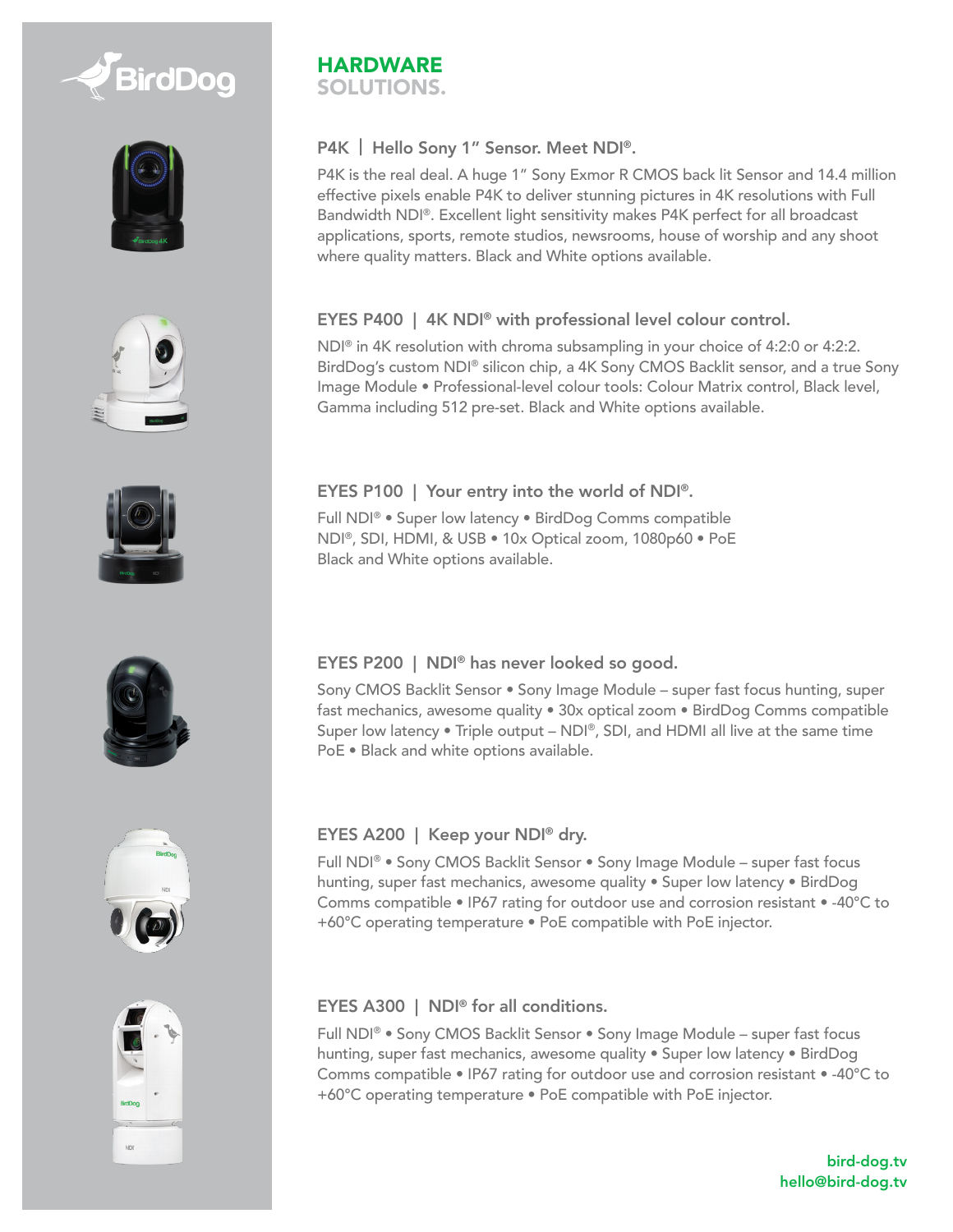















#### **HARDWARE** SOLUTIONS.

# PTZ KEYBOARD | The world's first NDI® PTZ Keyboard.

Supports NDI®, NDI|HX, Visca, Visca over IP, RS422, RS232 • PoE • BirdDog Comms compatible • Control up to 255 cameras on a single network • Quick access buttons for Exposure, Focus, PT Speed, Zoom, Shutter Speed, Iris, White Balance, and Compensation.

#### FLEX 4K FAMILY | Ultra Compact Decoder/Encoder

Encode/Decode up to 4Kp30 • HDMI 2.0 connections • RS232 connection • PoE and DC Power options . Tally Halo . PTZ Control . BirdDog Cloud compatible . Ultra compact design.

#### 4K FAMILY | It's all about connection.

Encode & Decode up to 4Kp60 • 12G SDI & HDMI 2.0 connections • SFP+ for 10GbE & long range • NDI® Tally • Cross Converter • PTZ Control • BirdDog Cloud compatible • Aircraft grade aluminum case.

#### STUDIO NDI | The World's Best NDI® Encoder and Decoder.

SDI and HDMI input and output • Supports up to 1080p60 PoE and DC Power options • Full Tally System • Supports BirdDog Comms Aircraft grade aluminum case.

#### MINI | The world's smallest NDI<sup>®</sup> Encoder and Decoder.

HDMI input and output • Supports up to 1080p60 PoE and DC Power options • Full Tally System • Supports BirdDog Comms Aircraft grade aluminum case.

# NDI WALLPLATE | Build the Ultimate AV Experience.

NDI® Wallplates are the answer to elegant and permanent NDI® installations. With two models to choose from, Dual Input or Dual Output, they have been designed to make boardroom setups a breeze. Install the Dual Output in the wall to drive content to the TV screens and install the Dual Input into the meeting table to take inputs from laptops and other devices using EDID.

# SDM FAMILY | The ultimate NDI® experience integrated.

Built upon Intel SDM platform the BirdDog SDM Family will revolutionise the way content is distributed to even the largest installations. Simply install the SDM module inside an SDM compatible flat panel display for the most integrated and scalable  $ND^{10}$  to screen solution available. No more wall boxes or patch panels, now the AV distribution is built directly into the display.

> bird-dog.tv hello@bird-dog.tv